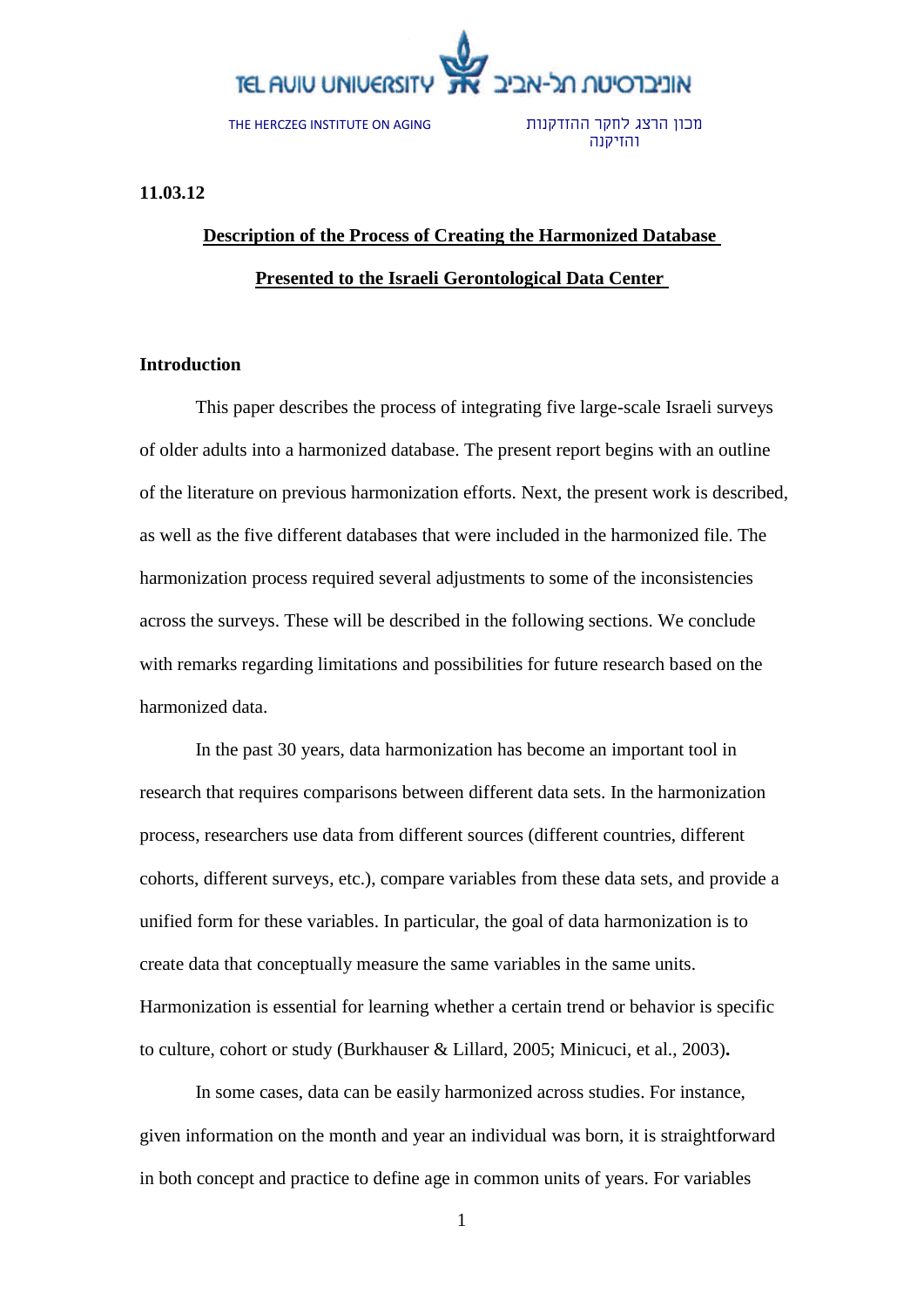THE HERCZEG INSTITUTE ON AGING

מכון הרצג לחקר ההזדקנות והזיקנה

other than age and sex, the task of data harmonization may be more complex. The harmonization of variables such as "marital status" typically requires that a researcher merge multiple categories in one data set to the number of categories available in the data set that has the fewest categories defined. A most complex example of harmonization often involves the variable of income. The challenge of data harmonization of income is to measure income received over a similar time period (a calendar year, for instance). Moreover, harmonization efforts need to account for widely different tax schemes present in different countries (Burkhauser & Lillard, 2005; Minicuci, et al., 2003). In this review, different types of harmonization, and various examples of harmonization are covered.

Most harmonization projects conduct cross-national comparative research in order to investigate trends of human behavior that are beyond a particular society, culture, or population group. The need to use data from different populations and compare them yielded two types of research efforts. The first is ex-ante harmonization, where entirely harmonized questionnaires are developed and introduced into new surveys, or otherwise a new questionnaire is adjusted to suit ones in existing surveys. The second is ex-post harmonization, where results are reported ways adjusted to already available surveys. The former method has proven to be difficult to implement in practice (Burkhauser & Lillard, 2005). Therefore, most of the harmonization efforts mentioned in this review refer to cross-national ex-post harmonization projects.

The Comparison of Longitudinal European Study on Aging (CLESA) project is one example of this type of harmonization. The CLESA project encompasses crossnational data on health, physical and cognitive functioning, sociodemographic information, and social situations among older persons from six longitudinal studies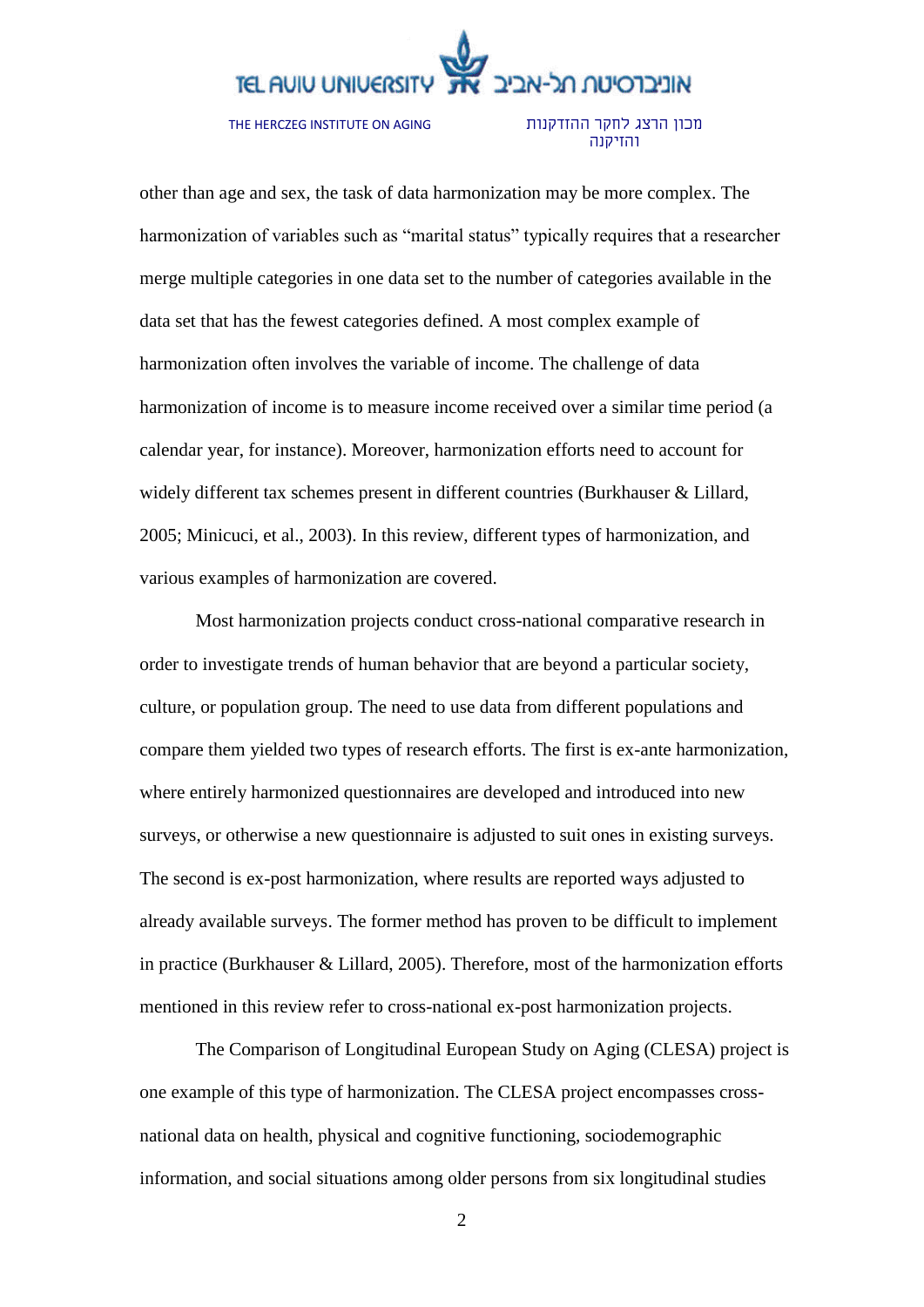THE HERCZEG INSTITUTE ON AGING

#### מכון הרצג לחקר ההזדקנות והזיקנה

which were conducted in six countries: Finland, Italy, the Netherlands, Spain, Sweden, and Israel. Subjects were older people aged 65-89 ( $N = 11557$ ) living in the community or in institutions. The goal was to create a Common Data Base (CDB) and to investigate the distribution of some selected common variables among the six countries of the CLESA project (the CDB contained 111 final variables). Drawing on the CDB, common risk factors for mortality and functional decline and the determinants of quality of life and health of older individuals were identified (Minicuci, et al., 2003).

An important part of the CLESA group's work was the harmonization of Activities of Daily Living (ADL) and Instrumental ADL (IADL) functioning variables. They examined the comparability of IADLs across countries and the association of IADLs with age, gender, and socioeconomic status. Comparison of data from the six CLESA countries yielded three common IADL items: preparing meals, shopping, and doing housework. All six data sets included a variety of variables measuring IADLs. The questions in the different countries were not identical, but addressed the same functional activity, more or less. The response categories were harmonized by dichotomizing the responses into two categories: able and unable. The socioeconomic indicator was created by harmonizing data about longest lifetime occupation. After the harmonization process, associations of IADLs with age, gender and socioeconomic status were analyzed by logistic regression models, and the scale properties were examined. The results indicated that associations between IADLs and background variables were similar across countries, despite cultural differences and differences in original variables. Moreover, the reliability of the three items scale was satisfactory. Hence, IADLs were comparable across countries (Nikula, et al., 2003).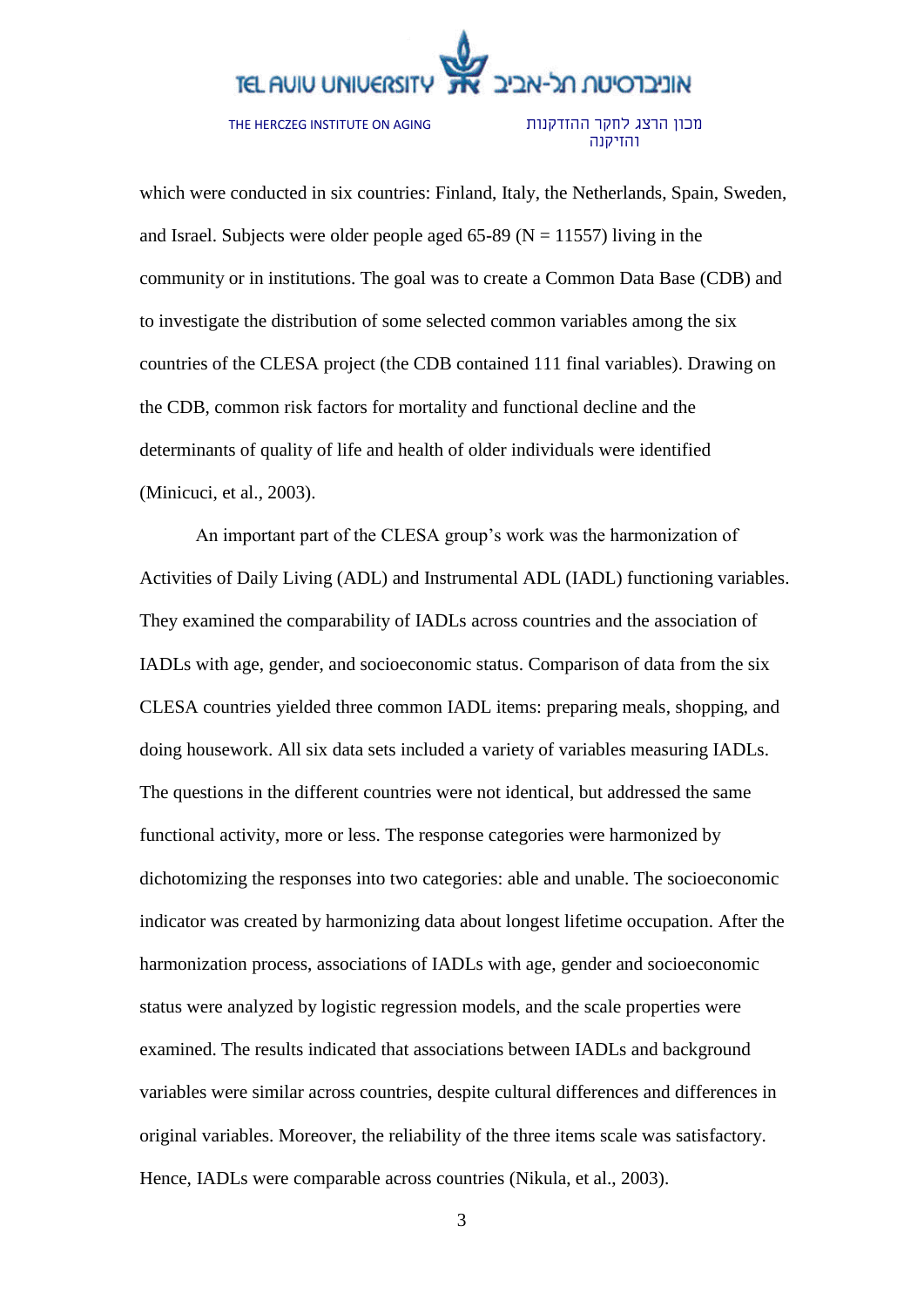THE HERCZEG INSTITUTE ON AGING

#### מכון הרצג לחקר ההזדקנות והזיקנה

The CLESA group produced various research projects based on the comparison of the six longitudinal studies. One study focused on the measure of Self-Rated Health (SRH), which may have different implications in various social and cultural settings. The study examined whether there are cross-national differences in the associations between status characteristics, health conditions, ADL, and SRH, using logistic regression analyses (Bardage, 2005).

An earlier, successful attempt at harmonizing existing data sets is the Luxembourg Income Study (LIS). The LIS project began in 1983. It contains information on household income and labor market outcomes from 29 countries in Europe, North America, the Far East and Australia from 1968 till the present. The main goals of the project were: harmonizing cross-national data, testing the feasibility of creating a unified database of surveys from different countries, and promoting comparative research (Burkhauser & Lillard, 2005; Smeeding, 2004).

The LIS data has been a major asset in the growing literature on cross-national comparisons of poverty and inequality. It provides a variety of research options, such as a general comparison of economic measures between countries. Allegrezza, Heinrich, and Jesuit (2004) analyzed poverty rates and income inequality for Luxembourg between the mid-1980s and 2000. They found that levels of poverty and income inequality in Luxembourg are among the lowest in the world and that the 'depth' of poverty is comparatively low.

Another option is to conduct comparisons between population subgroups across countries. Researchers have used the LIS data to analyze women's economic status, or economic gender inequality, across industrialized countries. Gornick (2004) synthesized the conclusions of over 60 LIS studies about gender and the labor market.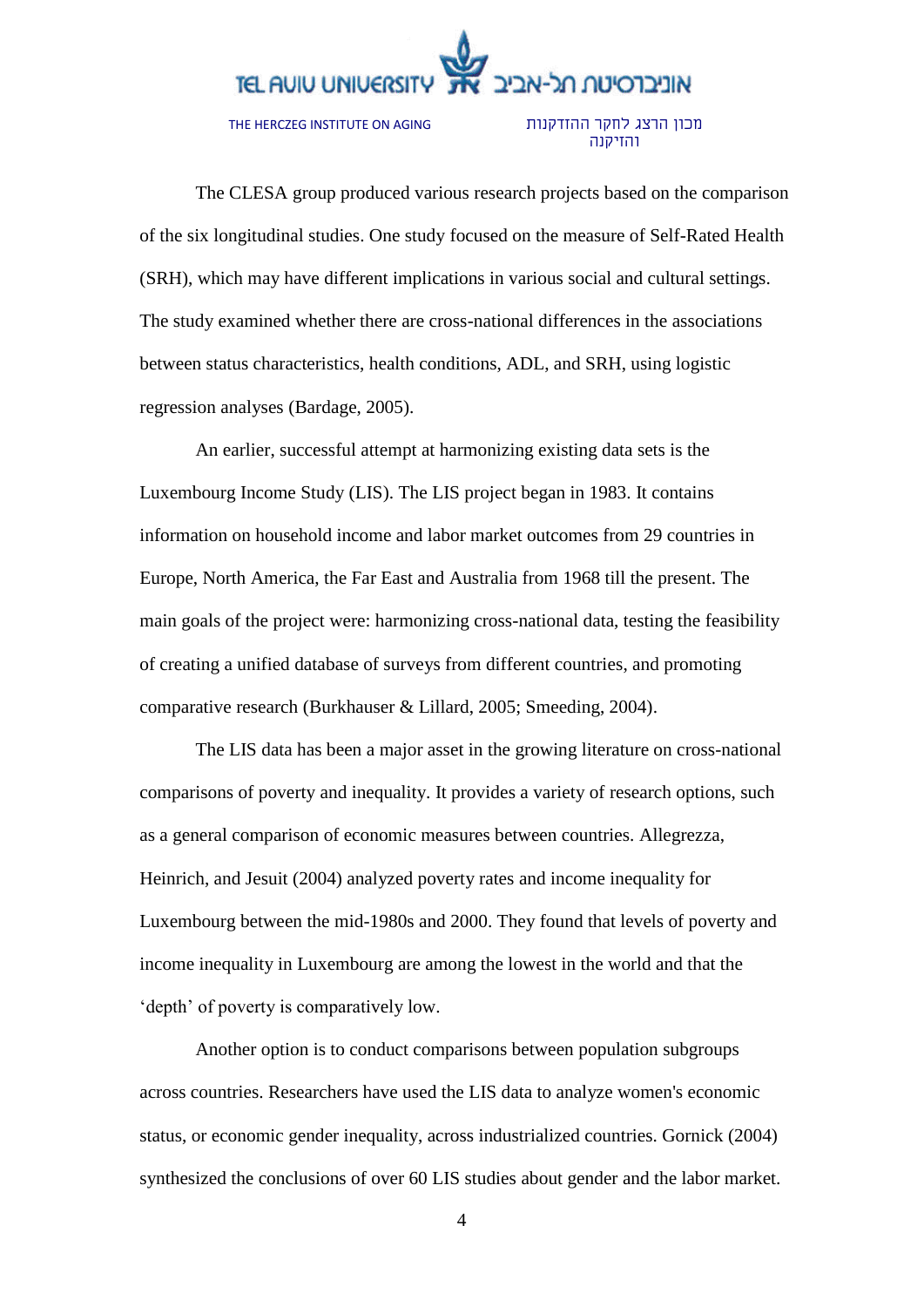THE HERCZEG INSTITUTE ON AGING

#### מכון הרצג לחקר ההזדקנות והזיקנה

His review produced the following outcomes: (1) women are left behind men in labor market status in nearly every LIS country and time period; (2) motherhood has a negative effect on women's employment rates and earnings nearly everywhere, while for men parenthood has little effect (or a positive effect) on these factors; (3) single mothers everywhere face a heightened risk of low income and/or poverty; (4) gender inequality factors vary across countries; and (5) variation in policies explains a substantial share of the observed variation in outcomes (Gornick, 2004).

Researchers have also used the LIS for comparing research tools and scales. Buhmann, Rainwater, Schmaus, and Smeeding (1988) reviewed the availability of equivalence scales and examined the ramifications of choosing a certain measure of income inequality and poverty on results. Their examination showed that the choice of equivalence scale is likely to affect levels of measured poverty and inequality systematically, and in turn the rankings of countries or population subgroups within countries. Therefore, a careful consideration of the implications derived from crossnational comparisons of poverty and/or inequality is warranted.

All the above research examples were possible due to a thorough harmonization process, which could successfully provide comparable data. Next, we describe the development of the present harmonized database, and the original samples that were unified in this process.

#### **Participants**

The current project is comprised of data from five existing large-scale samples of the Israeli elderly population:

(1) *CALAS (Cross-Sectional and Longitudinal Aging Study).* This database contains a nationally representative sample of Israelis aged 75 or older (*M* = 83.52, *SD*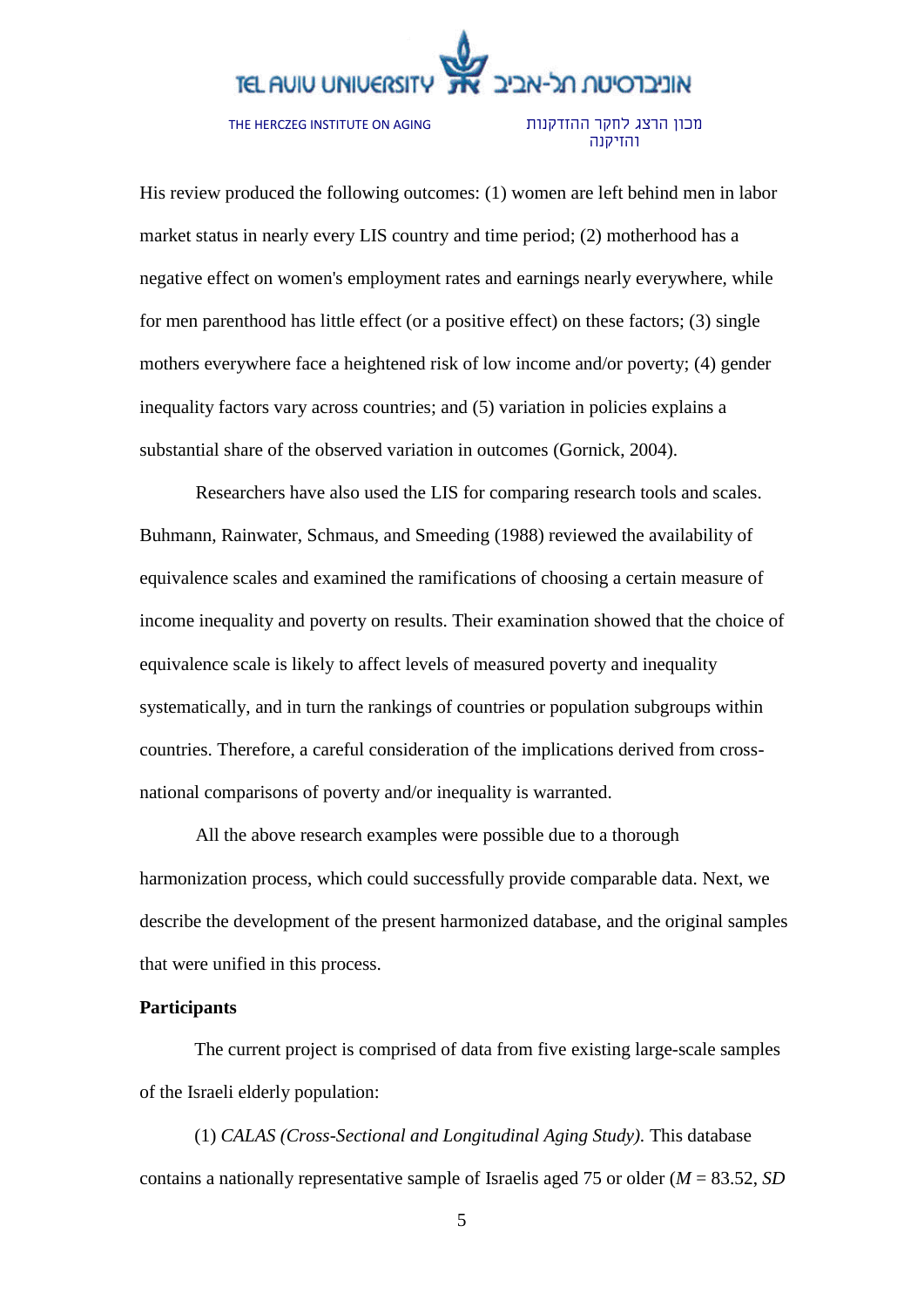THE HERCZEG INSTITUTE ON AGING

מכון הרצג לחקר ההזדקנות והזיקנה

 $= 5.42$ ), interviewed during 1989-1992. The current, first-wave database includes 1369 self-respondents dwelling either in the community or in institutions. The CALAS conducted a multidimensional assessment of socio-demographic, physical, functional, cognitive, psychological, and social characteristics. More details may be obtained in a variety of publications based on CALAS data (e.g., Cohen-Mansfield, Shmotkin, & Hazan, 2010; Shmotkin, Blumstein, & Modan, 2003a, 2003b).

(2) *IMAS (the Israel Multi-disciplinary Aging Study):* This database contains a nationally representative sample of Israelis aged 65 or older  $(M = 77.14, SD = 7.78)$ , interviewed during 1999-2001. The total database includes 721 self-respondents dwelling in the community. Using nearly the same survey questionnaire of the CALAS, the IMAS conducted a multidimensional assessment of socio-demographic, physical, functional, cognitive, psychological, and social characteristics (for more details, see Shmotkin, Lerner-Geva, Cohen-Mansfield, Blumstein, Eyal, Shorek, Kave, & Hazan, 2010; Shrira, Palgi, Ben-Ezra, & Shmotkin, 2011).

(3) *SHARE-Israel (Survey of Health, Ageing, and Retirement in Israel).* This database is the Israeli component of the large-scale European survey. It contains a nationally representative sample of Israelis aged 50 or older  $(M = 63.39, SD = 10.12)$ and their spouses regardless of age, interviewed during 2005-2006. The current, firstwave Israeli database includes 2598 community dwellers in 1771 households. The SHARE conducted a multidimensional assessment of socio-demographic, physical, functional, cognitive, psychological, and social characteristics. More details may be obtained in a variety of publications based on SHARE-Israel data (e.g., Litwin, 2009; Litwin & Sapir, 2008; Shmotkin & Litwin, 2008).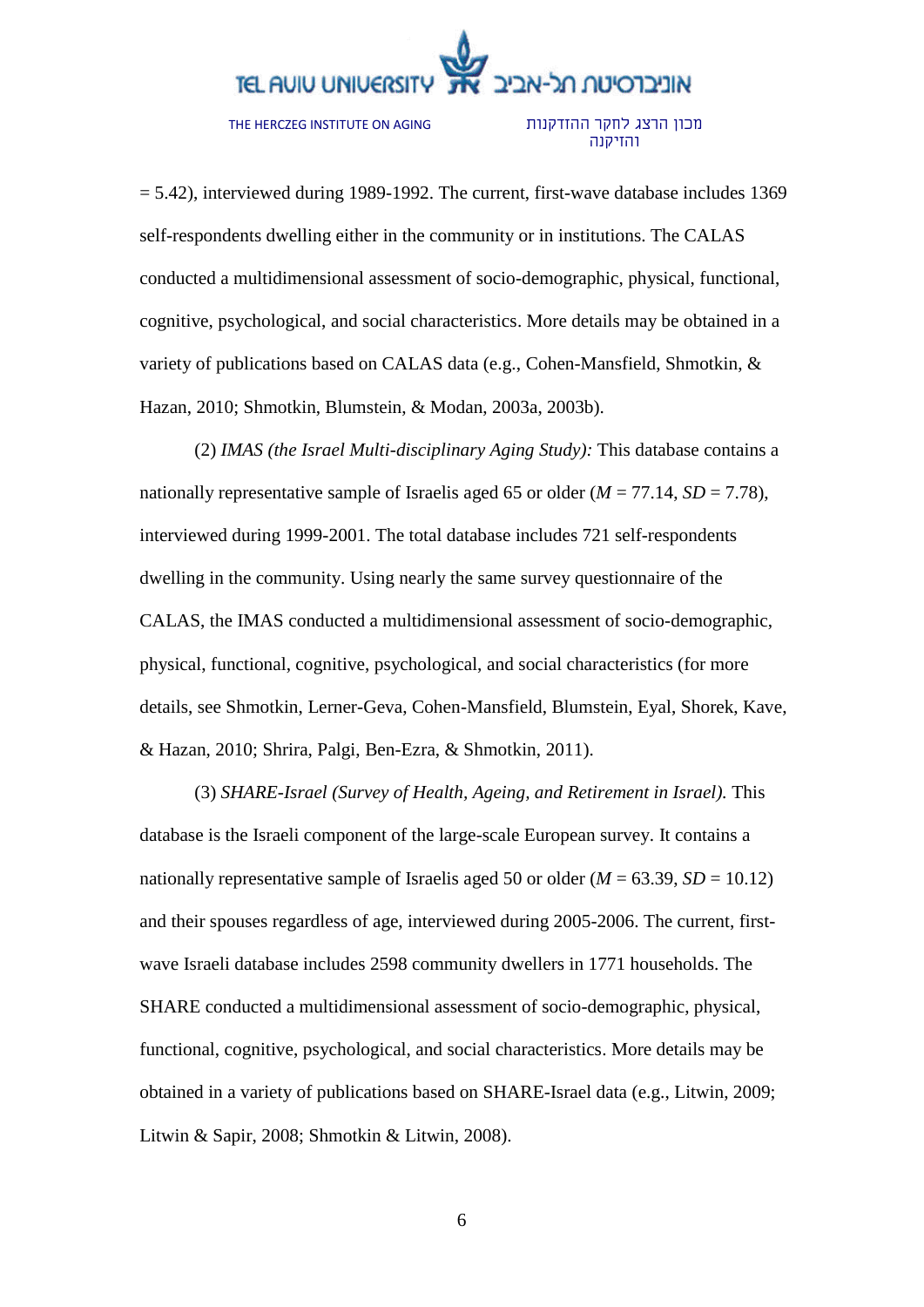THE HERCZEG INSTITUTE ON AGING

#### מכון הרצג לחקר ההזדקנות והזיקנה

(4) *LSWBS (The Life-Span Well-Being Survey).* This database contains a convenience sample of Israelis throughout the adult life span (age 20 and older), interviewed during 1985-2003 ( $M = 49.82$ ,  $SD = 20.50$ ). The total database includes 7221 community and institution dwellers. Participants completed socio-demographic and psychological indices (more details may be obtained in studies that used earlier, more restricted versions of this database, e.g., Shmotkin, 1998; Shmotkin & Lomranz, 1998).

(5) *BSE (Biographical Survey of Elderly).* This database contains a convenience sample of Israelis aged 60 and older, interviewed during 2001-2003 (*M* = 74.08,  $SD = 8.04$ ). The total database includes 776 community and institution dwellers. Participants answered to semi-structured questions about their life story, and completed socio-demographic and psychological indices (for more details, see Shmotkin, Berkovich, & Cohen, 2006; Shrira & Shmotkin, 2008).

The surveys were approved for ethical treatment of human participants by the institutional review boards of the Chaim Sheba Medical Center (CALAS and IMAS), the Hebrew University of Jerusalem (SHARE), and Tel Aviv University (LSWBS and BSE), respectively.

#### **Measures**

The five databases differed in the central variables that were measured. While the BSE and LSWBS databases were oriented towards assessing well-being in later life, the IMAS, SHARE, and CALAS were based on variables that measure functional domains of physical and mental health. The different surveys did share some similar or identical indices. The following section will describe the common and unique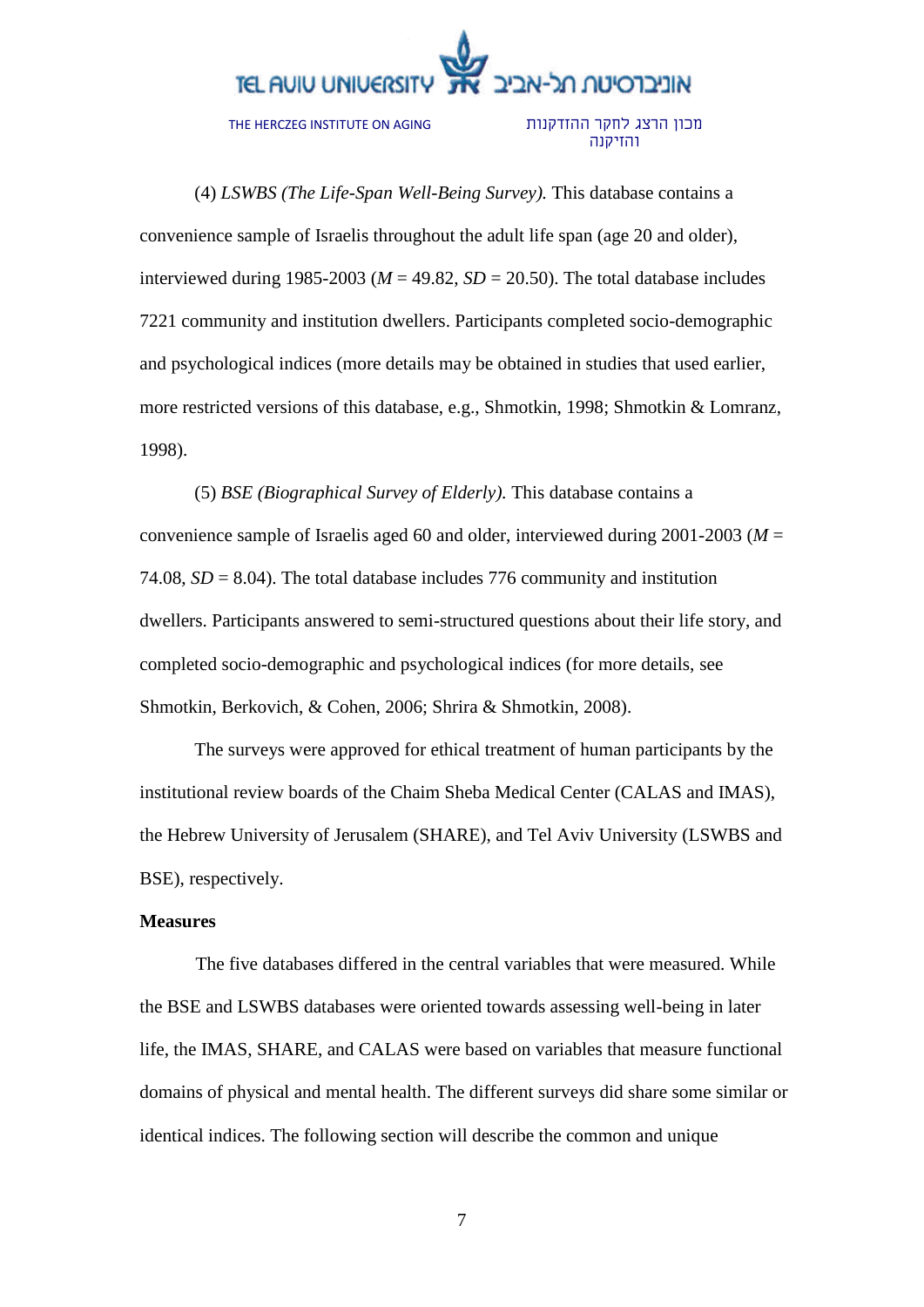THE HERCZEG INSTITUTE ON AGING

#### מכון הרצג לחקר ההזדקנות והזיקנה

variables of each database (see Table 1 for a complete legend of the original variables in each survey and the final variables in the harmonized database).

*Background characteristics* included age, gender, geographic origin (born in Israel, in Europe/United States, or in the former Soviet Union), marital status, and number of children. Participants were classified into one of seven education levels according to the International Standard Classification of Educational Degrees (United Nations Educational, Scientific and Cultural Organization, 1997).

*Life satisfaction* was measured in all surveys using a single item measure. Participants were asked to rate how satisfied they were with their lives in general on a scale ranging from 1 (very dissatisfied) to 4 (very satisfied).

*Depressive symptoms* were assessed in all databases except the BSE, by the Center for Epidemiological Studies - Depression scale (CESD) (Radloff, 1977). The scale items span negative affect, lack of well-being, psychosomatic reactions, and interpersonal distress. Each item specified a depressive symptom (e.g., "I felt sad"). Participants were asked to rate the frequency they had experienced each item in the past week on a scale ranging from 0 (*almost none of the time*) to 3 (*almost all of the time*). Four items were phrased positively (e.g., "I was happy") and reverse coded. The respondent's overall score was the mean rating of the items.

*Health* was measured by a basic subjective health rating in all databases. Participants were asked to rate their self-perceived health either on a 4-point scale (BSE, IMAS, and CALAS) or a 5-point scale (SHARE, LSWBS).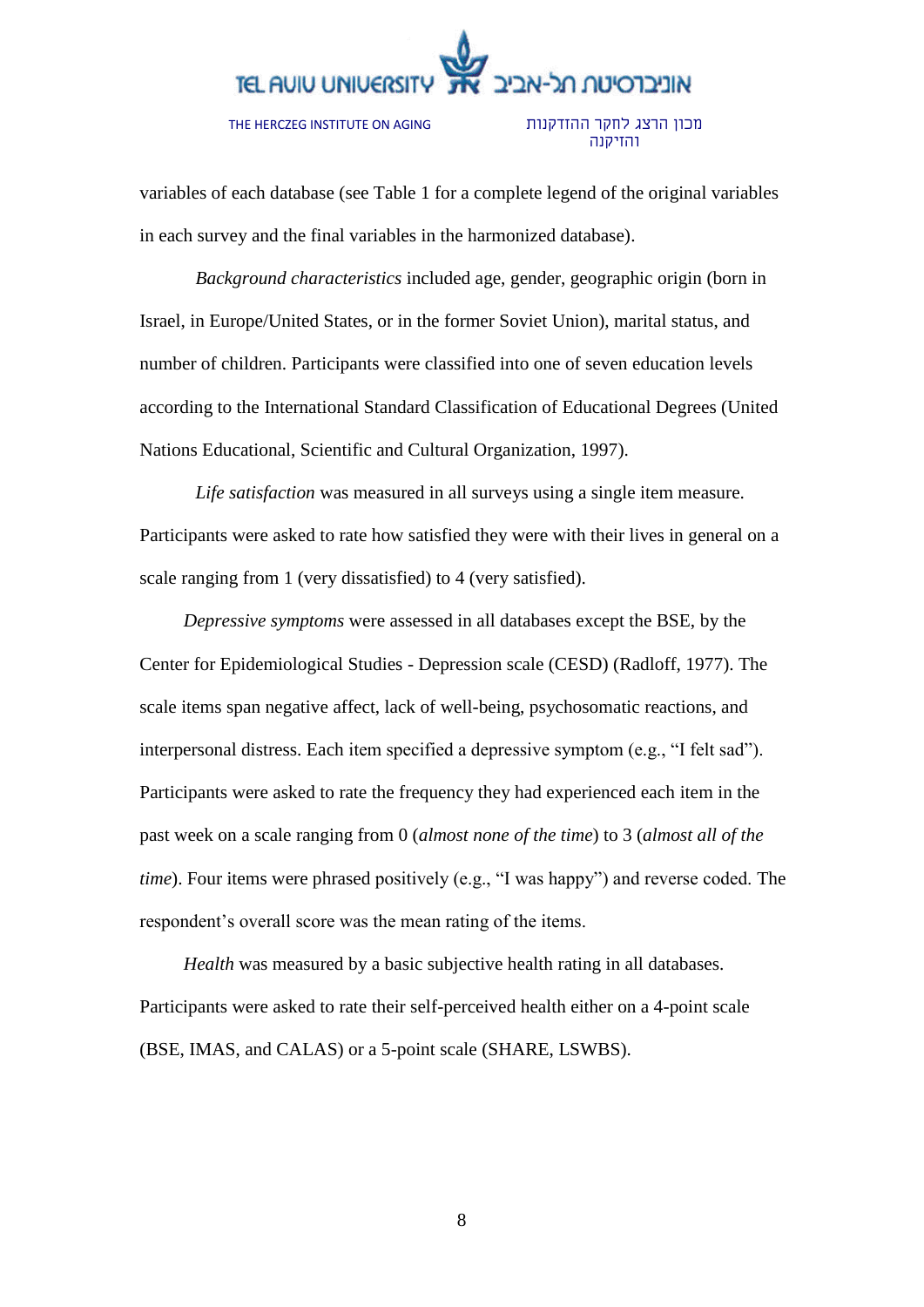THE HERCZEG INSTITUTE ON AGING

מכון הרצג לחקר ההזדקנות והזיקנה

The SHARE, IMAS, and CALAS databases included other, more comprehensive indices of physical and mental functioning:

#### *Physical health and functioning*

1. Comorbidity: participants indicated whether they had ever suffered from any problem out of a checklist of 26 common medical conditions. The illnesses consisted of heart disease (e.g., myocardial infarction, coronary thrombosis, or any other heart problem including congestive heart failure), high blood pressure, high cholesterol, stroke or cerebral vascular disease, diabetes or high blood sugar, chronic lung disease such as chronic bronchitis or emphysema, asthma, arthritis (including osteoarthritis or rheumatism), osteoporosis, cancer or malignant tumor (including leukemia or lymphoma, but excluding minor skin cancers), stomach or duodenal ulcer or peptic ulcer, Parkinson disease, cataracts, and hip fracture or femoral fracture.

2. Medication use: respondents were asked to count and display the distinct medications they were currently taking. Number of medications was determined by summing listed medications that the participants reported taking at least once a week.

3. Contact with doctors: participants indicated the number of times they had visited a physician in the past year.

4. Health behaviors were assessed with five indicators: (a) Vigorous activities and (b) moderate-energy activities were assessed by summing participants' rating of how often they engaged in vigorous physical activity (e.g., sport, heavy housework), and in activities that required a low or moderate level of energy (e.g., gardening, cleaning the car), respectively. Both items included a scale ranging from 1 (hardly ever or never) to 4 (more than once a week). (c) Smoking behavior was assessed by asking the participants if they smoked at the present time. The item was scored as 0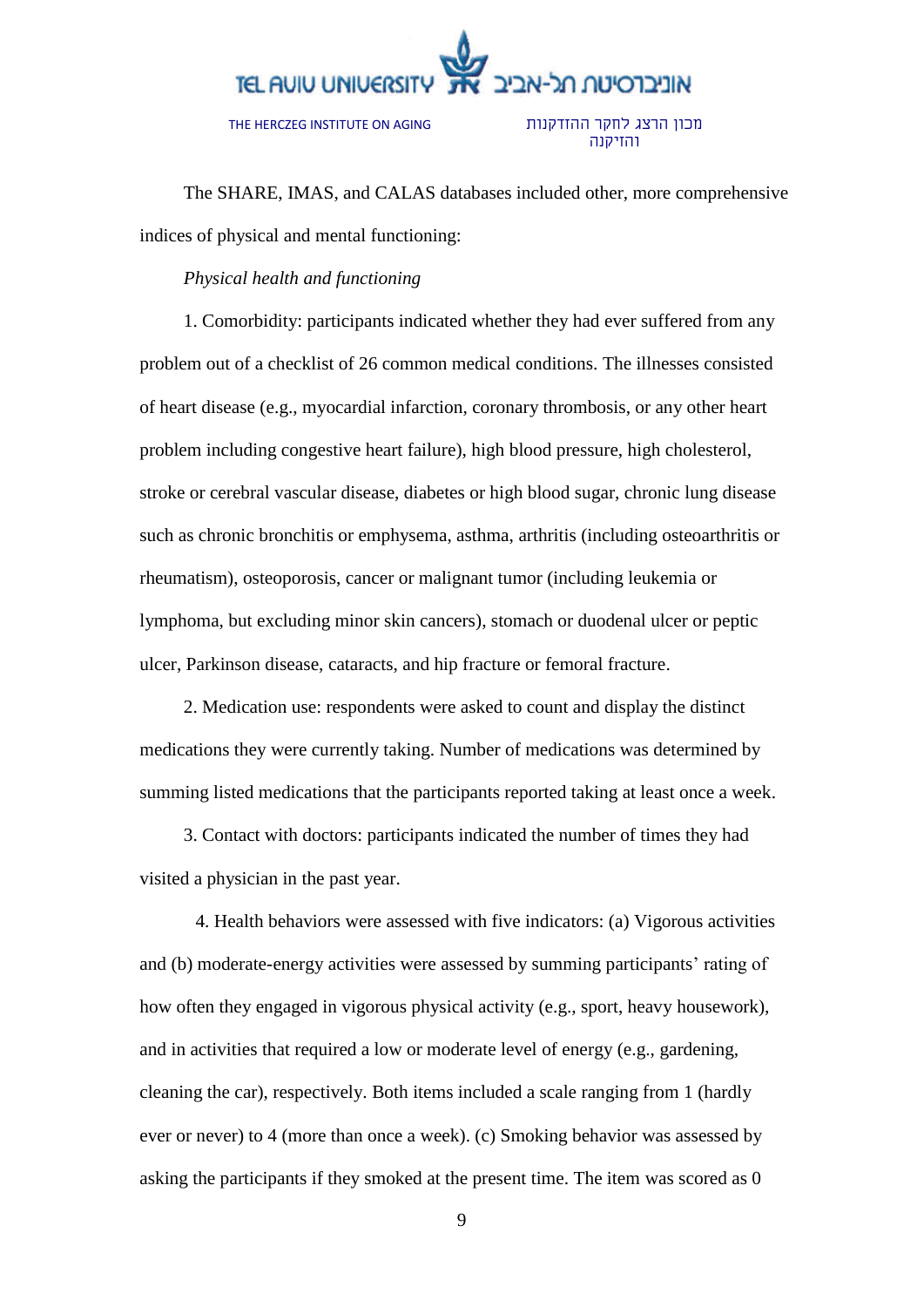THE HERCZEG INSTITUTE ON AGING

#### מכון הרצג לחקר ההזדקנות והזיקנה

(no) or 1 (yes). (d) Alcohol consumption was assessed by asking the participants to rate how often they drank alcoholic beverages in the past 6 months on a scale ranging from 1 (not at all in the last 6 months) to 7 (almost every day). (e) Weight was assessed by first calculating the body mass index (BMI). BMI scores were further divided to below 18.5 (1 =underweight),  $18.5-24.99$  (2 = normal), and 25 and above  $(3 = overweight)$ .

5. Physical functioning was assessed using four different indicators: (a) Activities of daily life were assessed by summing everyday activities (e.g., dressing up, showering; adapted from Katz, Downs, Cash, & Grotz, 1970) that participants reported to have been limited in their performance (possible range  $= 0$ –6). (b) Instrumental activities of daily life were assessed by summing activities (e.g., shopping, working around the house or garden; adapted from Lawton & Brody, 1969) that participants reported to have been limited in their performance (possible range = 0–7). (c) Activities with movement were assessed by summing activities (e.g., walking 100 m, climbing stairs; adapted from Nagi, 1976) that participants reported to have been limited in their performance (possible range  $= 0$ –10). (d) Subjective disability was assessed by asking participants to rate whether they had been limited because of a health problem in activities that people usually do on a scale ranging from 1 (not limited) to 3 (severely limited).

### *Mental health and functioning*

1. Cognitive functioning was tested using seven indicators: (a) Time orientation was the sum of accurate responses that participants gave in request to name the current year, month, day of the month, and day of the week (possible range  $= 0-4$ ). (b) Verbal learning was the sum of words that participants spontaneously recalled from a 10-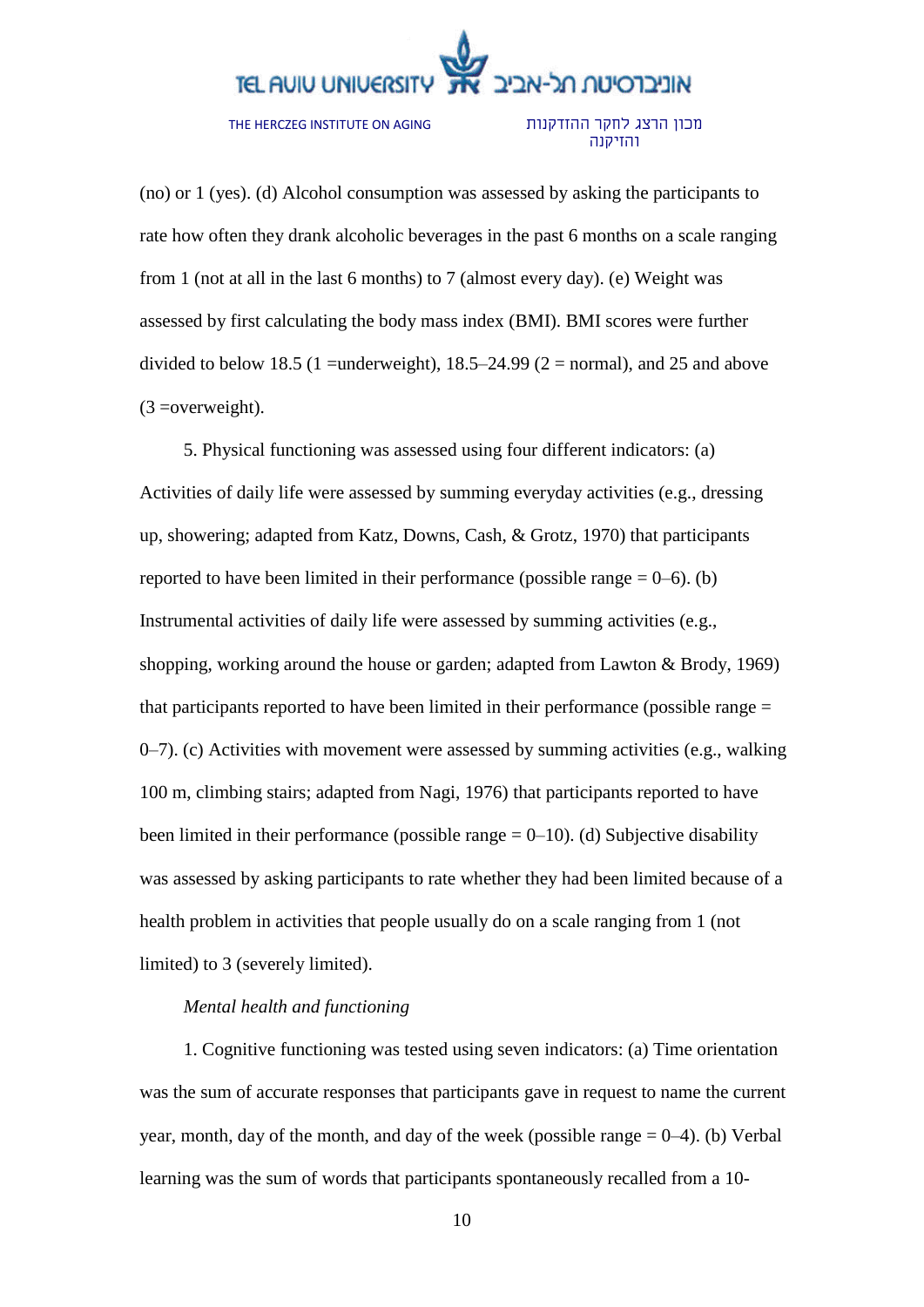THE HERCZEG INSTITUTE ON AGING

#### מכון הרצג לחקר ההזדקנות והזיקנה

word list immediately after it was read to them (possible range  $= 0$ –10). (c) Verbal recall was the sum of words spontaneously recalled by participants from the list 5 min after the verbal learning task (possible range  $= 0$ –10). (d) Word fluency was the sum of correct names of animals that participants could think about within a 1-min trial. (e) Arithmetic was the sum of correct answers that participants gave to four arithmetic questions (possible range  $= 0-4$ ). (f) Subjective reading and (g) writing were measured with two items asking the participants to rate their reading and writing skills, respectively, on a scale ranging from 1 (poor) to 5 (excellent). The final cognitive functioning score was the mean of the ratings, with a higher score indicating higher cognitive functioning.

2. Social exchanges were assessed with four indicators: (a) Conflicts inside family and (b) conflicts outside family were assessed by five items and one item, respectively. The first five items asked the participants whether they had experienced conflict with parents, parents-in-law, partner/spouse, children, and other family members. The final item inquired about conflicts with friends, coworkers, or acquaintances. (c) Feeling rewarded was assessed by asking the participants to rate three items asking (i) whether they were always satisfied with the balance between what they had given to their partner and what they had received in return, (ii) whether they had always received adequate appreciation for providing help in their family, and (iii) whether they had always been satisfied with the rewards for their efforts in their major activities (e.g., job, looking after home).

3. Cumulative life-event distress was assessed using two indicators: (a) Self- and (b) other-oriented adversity were assessed with the Traumatic Events Inventory, which includes 17 difficult life events (Shmotkin & Litwin, 2009). Self-oriented adversity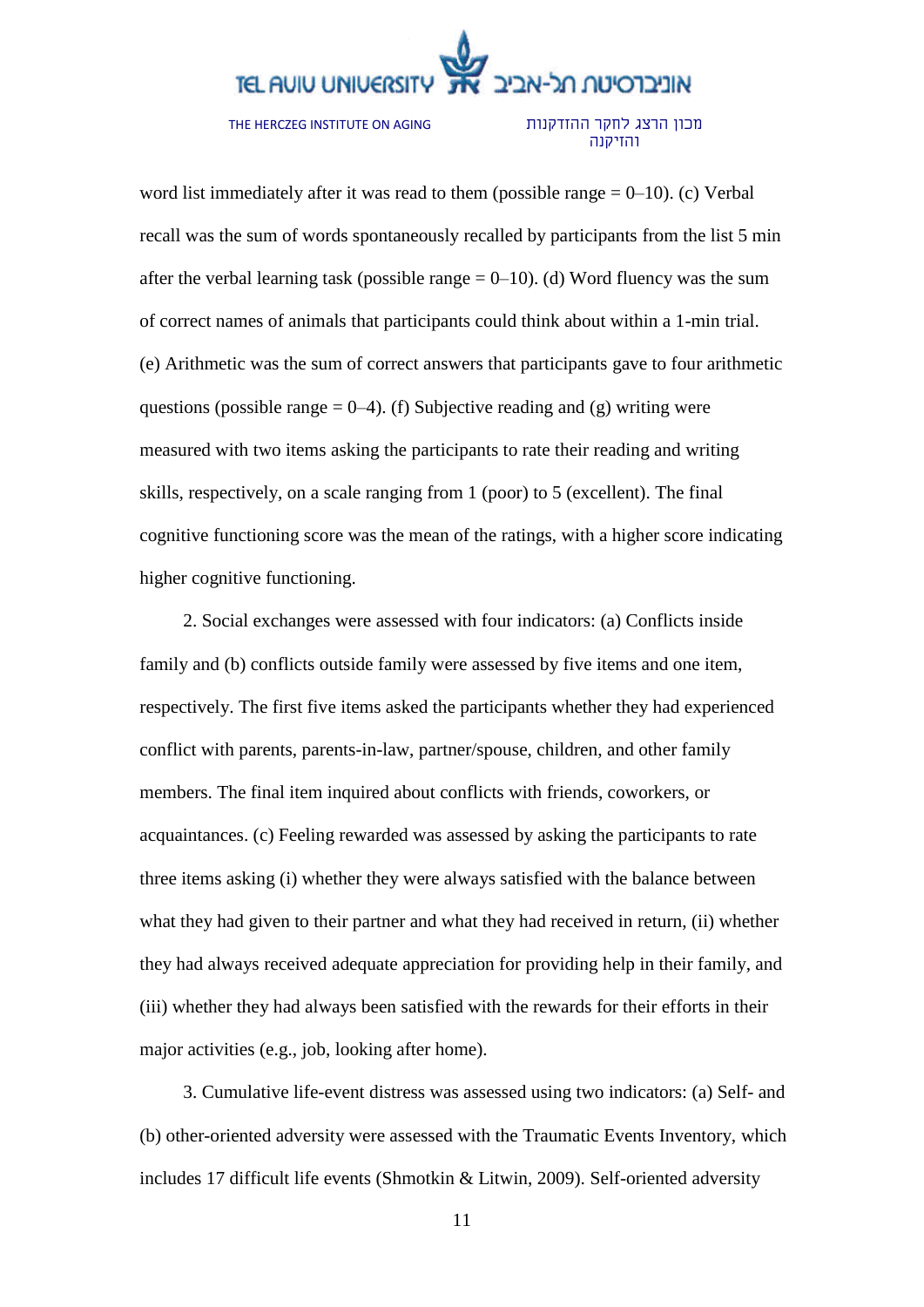THE HERCZEG INSTITUTE ON AGING

#### מכון הרצג לחקר ההזדקנות והזיקנה

was the number of confirmed events in which the primary infliction was upon the self (e.g., "was the victim of violence or abuse"; possible range  $= 0-8$ ), and other oriented adversity was the number of confirmed events in which the primary infliction was upon another person (e.g., "experienced the death of a spouse"; possible range  $= 0-9$ ). If confirming the experience of an event, the participants were further asked to specify their age when the event had first taken place and to rate the effect of the event on their life on a scale ranging from 1 (little) to 3 (great).

The BSE and LSWBS databases included specific measures of well-being:

1. The Self Anchoring Scale (Cantril, 1965), which measures an evaluation of one's life as a cognitive element of SWB. It consists of a hierarchy of 11 levels, where the top score (10) represents the best possible life for the respondent and the lowest (0) represents the worst. The component of this scale that refers to the present time was also used in the IMAS database.

2. The Affect Balance Scale (Bradburn, 1969), which measures affective SWB by assessing its positive and negative components separately. Each are measured by five items that that tap recent emotional experiences, referring to recent occurrences of feelings such as "pleased" and "proud" (Positive Affect, or PA) or "depressed" and "bored" (Negative Affect, or NA). Respondents were asked to note how often these feelings occurred in the past week, using a 4-step scale with scores of 1 *(never)* to *4 (often).* The mean ratings of each participant for the positive affect and negative affect items make up the scores for each measure.

3. The Satisfaction With Life Scale (Diener, Emmons, Larsen, & Griffin, 1985), examines satisfaction with life and is therefore a cognitive measure of SWB. It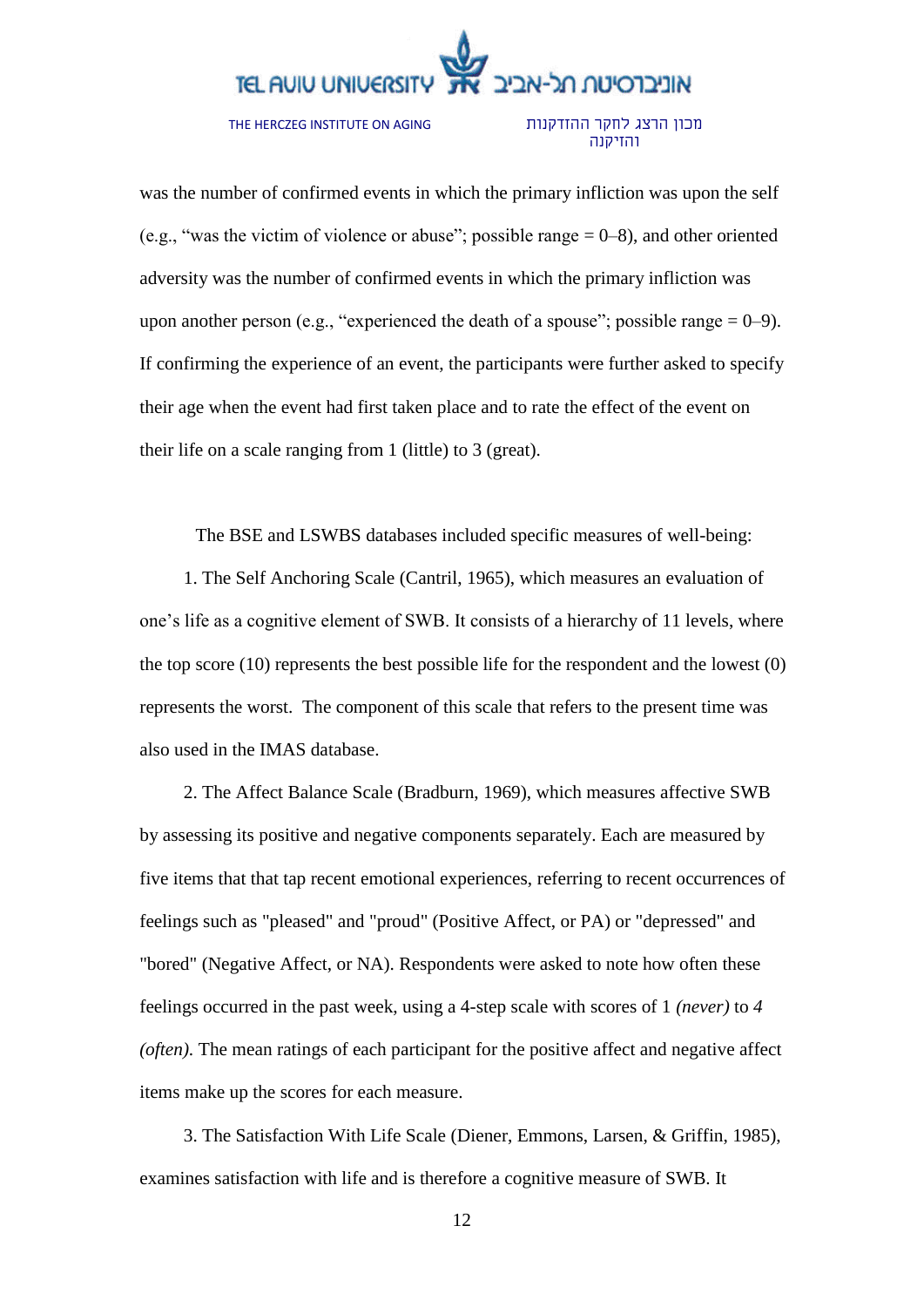#### THE HERCZEG INSTITUTE ON AGING

מכון הרצג לחקר ההזדקנות והזיקנה

contains five items referring to general judgments of one's life (e.g., "The conditions of my life are excellent") and rated by respondents on a 7-step scale ranging from 1 *(strongly disagree)* to 7 *(strongly agree). The* score was the items' mean rating.

Finally, there were some measures that were specific to each database, chosen based on the unique characteristics of each group:

The LSWBS database included a measure of hostile-world scenario (HWS). Based on the HWS scale developed by Shmotkin (2008), this is a 72-item measure of one's beliefs and reactions to hostile-world representations (e.g., accidents, war, aging, illness, death). It is made up of the two dimensions: negative engagement and positive engagement with such representations. The participants' use of each of the six declarative functions was also measured by the Declarative Functions Questionnaire (Shmotkin, 1998). This 51-item questionnaire examines one's tendency to rely on different functions while reporting one's SWB, with separate indexes for each function (self expression, self presentation, self deception, self reinforcement, self simulation, and defensive pessimism). The Big Five personality dimensions (neuroticism, extroversion, openness to experience, conscientiousness, and agreeableness) were measured using the 44-item Big Five Inventory (BFI; John, Donahue, & Kentle, 1991).

The BSE database included measures of participants' outstanding life chapters, termed anchor periods. Interviewees were asked to rate two such positive meaningful periods (the happiest and most miserable) and two negative anchor periods (most miserable and most difficult). Participants also rated their happiness and suffering in each of the given anchor periods, resulting in differential SWB types (Shmotkin, 2005).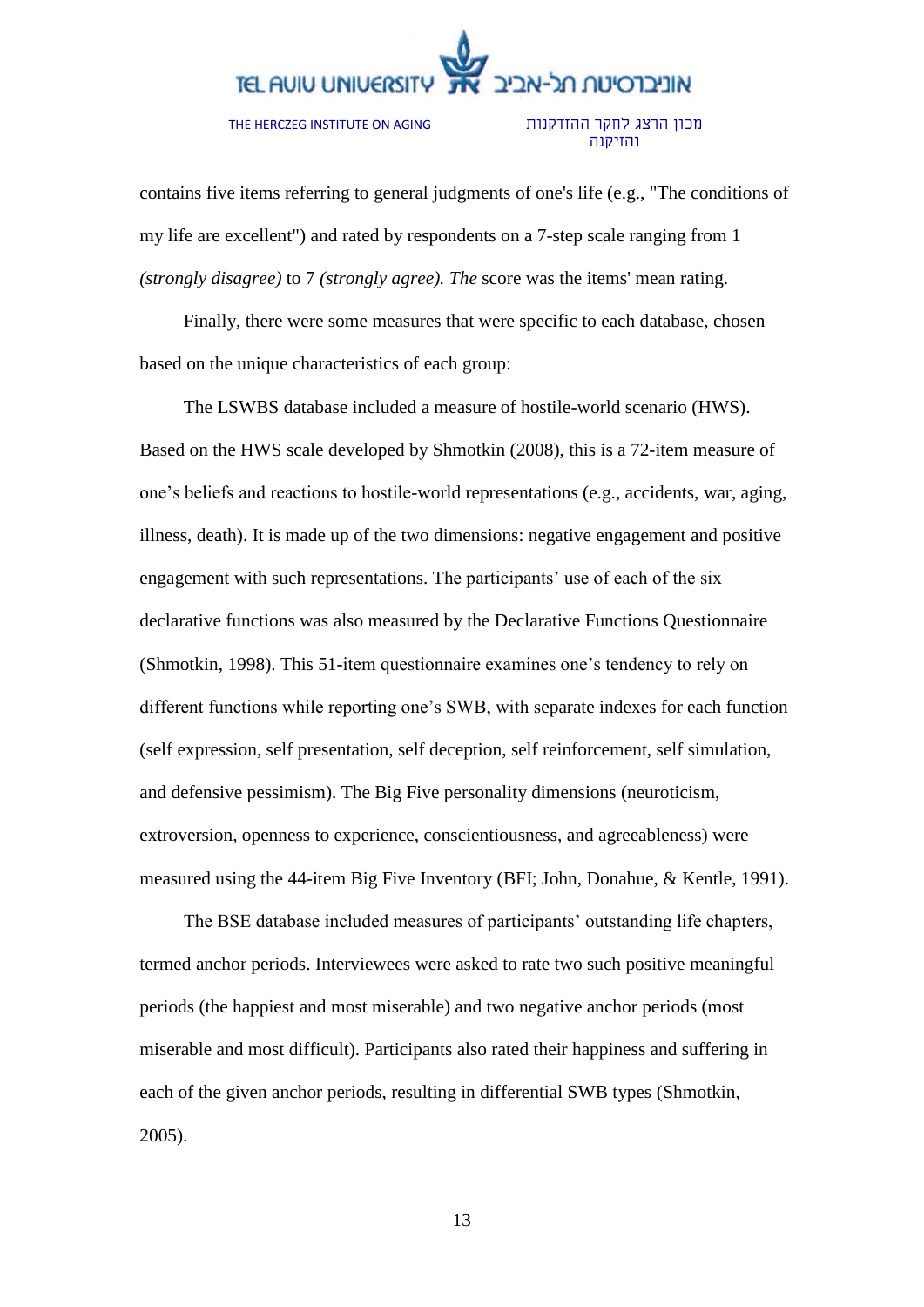

### **Data Harmonization Procedure**

The harmonization of the data sets into a unified database allowed us to create an exceptionally large sample of Israeli elderly participants (*N =* 14679) with great variability on several indices central to functioning, well-being, and on background characteristics. Tables 2-7 present descriptive statistics, intercorrelations, and alpha coefficients of the main study variables in the original databases and in the final, harmonized database.

The goal of our harmonization efforts was to produce data measures that are consistent across surveys, out of existing databases that measured the same conceptual variables but sometimes differed in the original measurement tools (Burkhauser, & Lillard, 2005). We based the harmonization process on methods previously reported in the literature (see Bardage et al., 2005; Minicuci et al., 2004 for some examples of harmonization of disability and health measures).

The first step of the harmonization process was to search for parallel indices measuring similar concepts across the databases. To illustrate, similar scales of subjective (self-rated) health status were administered in all five databases. In addition, the Center for Epidemiological Studies - Depression scale (CES-D; Radloff, 1977), a widely used measure of depression, was administered in its full form in three databases (the CALAS, IMAS and LSWBS) and in short form in the SHARE. As another example, life evaluation was rated in certain variations by a single item in the CALAS, IMAS, and SHARE, whereas it was measured by the Satisfaction With Life Scale (SWLS; Diener, Emmons, Larsen, & Griffin, 1985) in the LSWBS and BSE. In the present study, the standard we relied on for creating a common variable was that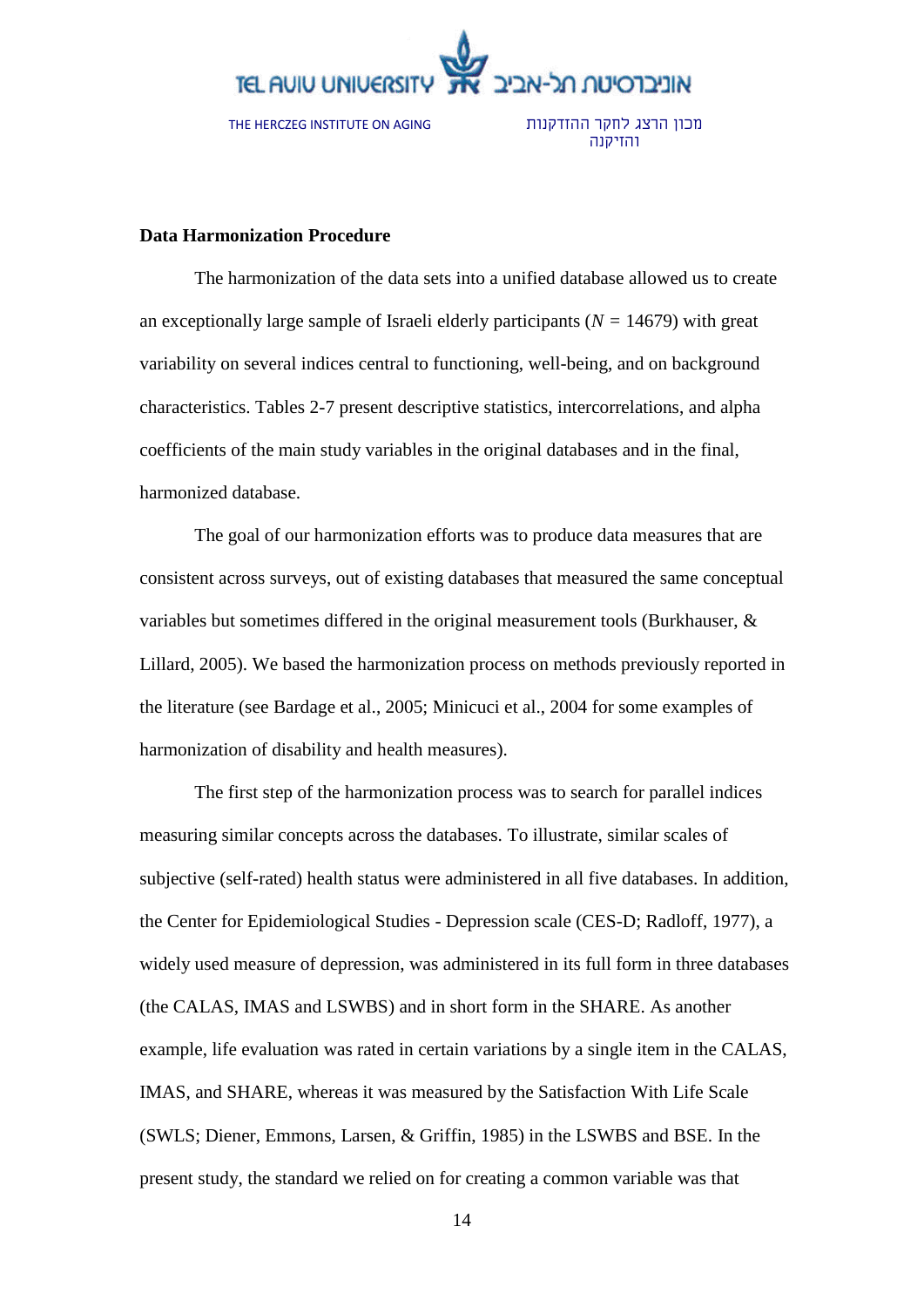THE HERCZEG INSTITUTE ON AGING

מכון הרצג לחקר ההזדקנות והזיקנה

information pertaining to the specific measure in question had to be included in at least three databases. Following the initial search, more than 150 items were drawn for harmonization.

The next step was to harmonize each variable across the relevant databases so that measuring units or result categories were identical. For several variables such as age or gender this step was straightforward and easily carried out, involving little or no change to the original variable (in one database, BSE, age had to be calculated by subtracting year of birth from the year the interview was taken).

In other instances, particular measures were taken according to certain limitations imposed by differences in variable formations across databases. These measures included creating new variables that matched research goals, such as creating the Holocaust survivor variable needed for selecting the comparison groups. Often, comparable measures were available in only some of the databases (e.g., a mini-mental test for cognitive status is available only in CALAS, IMAS, and SHARE; a measurement of subjective well-being is available in SHARE, LSWBS, and BSE). The following section will delineate the main harmonization considerations and principles.

*Main harmonization principles.* Selecting the variables that were common to all databases involved examining the similarities and differences in the wording of the questions and the response categories of each item. If both were identical or similar enough, the item was chosen and phrased in a manner that retained the common essence measured by the variable. In most cases, transformations were needed to match variable categories between databases.

For example, the harmonization of the variable "marital status" required merging multiple categories in one database to the number of categories available in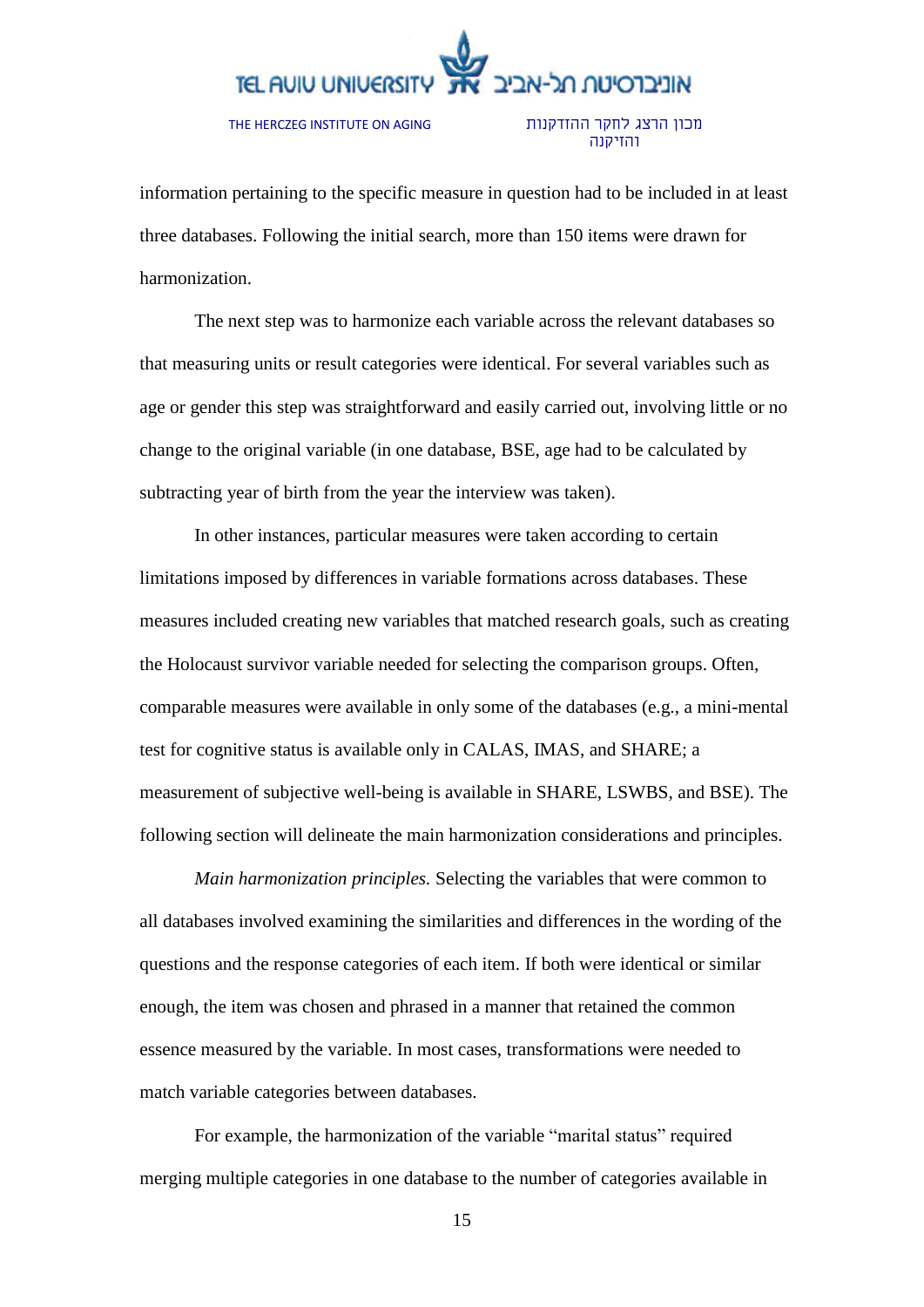THE HERCZEG INSTITUTE ON AGING

מכון הרצג לחקר ההזדקנות והזיקנה

the database that had the fewest categories defined. A few variables required dichotomizing the response categories in several databases, thus saving the variable from being entirely discarded while losing some of the variance. For example, all 5 databases included subjective income variables with a scale range reaching up to 5 categories in one database. However, since a single database included a dichotomous scale only, the variables in all 5 databases were recoded into a "sufficient/insufficient" scale. Several variables required the transformation of interval or ratio scaled variables into categorical scales (numerical or ordinal). For example, Level of Education was measured in categories in some databases while in others it was measured in total number of years of studying, requiring the recoding of number of years of studying into specific categories.

In many cases the harmonization process required the creation of algorithms and application of statistical techniques to verify the degree of correlations and the internal validity of certain measures. For example, 3 databases included variables regarding specific income sources. Using specific algorithms for each database we summed the total number of income sources thus creating an ordinal objective income scale of 6 levels.

The final unified database resulting from the harmonization process, contained a number of 103 variables that covered the following content areas: sociodemographic characteristics (age, gender, education, marital status, place of origin, religion, religious level, age at immigration, number of living children, number of income sources, etc.), Holocaust (survivorship, types of Holocaust experiences, parental holocaust fate, etc.), health habits (smoking, alcohol consumption, physical activity, etc.), health status (diseases, medications, CESD depression scale, doctor visits,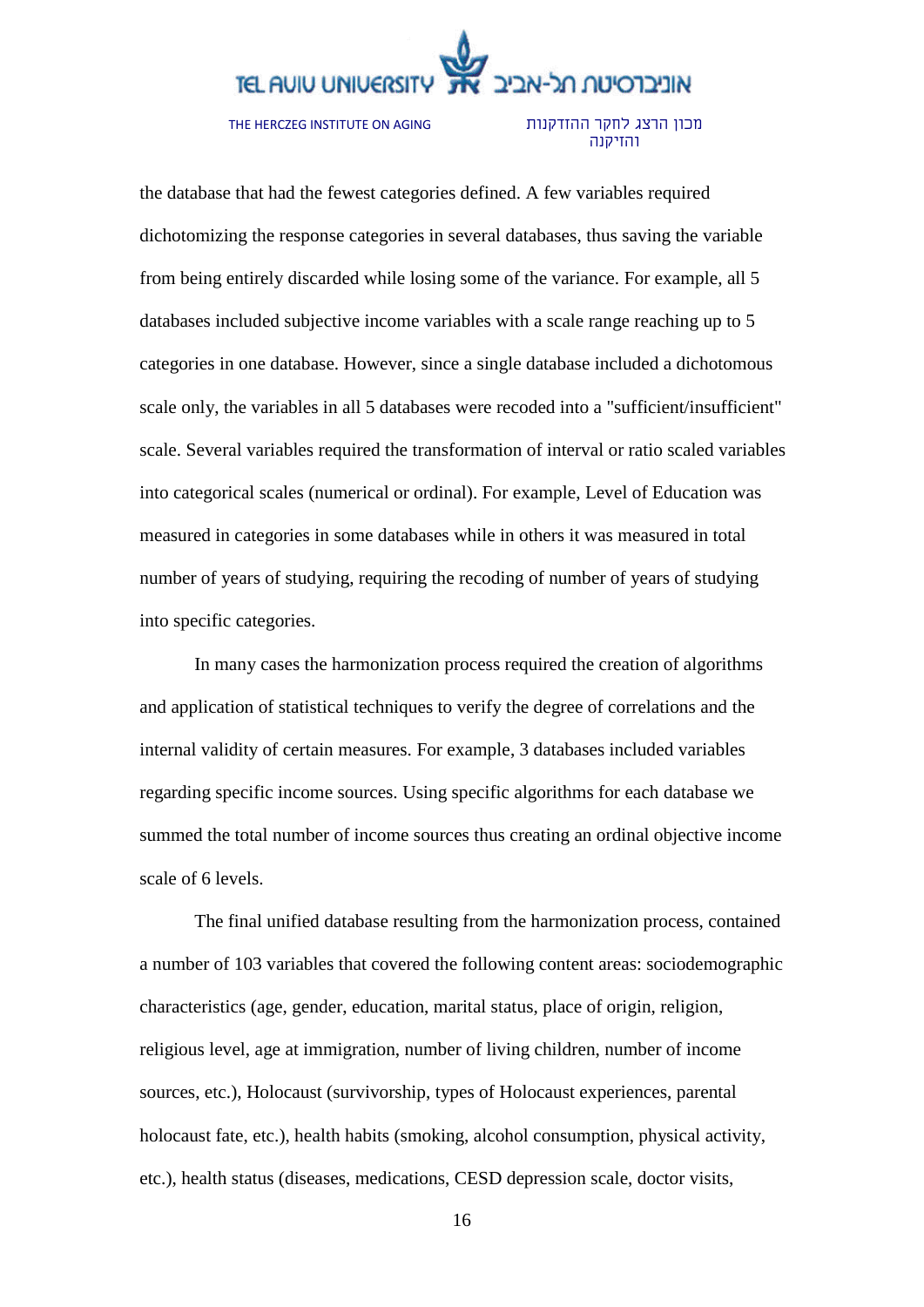THE HERCZEG INSTITUTE ON AGING

מכון הרצג לחקר ההזדקנות והזיקנה

weight, height, etc.), physical functioning (ADL, IADL, NAGI scales), and subjective wellbeing (Diener scale, SWLS scale, Bradburn scale).

Convergent and divergent validity of the newly adapted measures were tested by specific databases that conduct multiple assessments in the same domains (e.g., the SHARE uses several different indicators of depression and also includes a large section of cognitive assessment; the LSWBS includes a 5-measure battery of subjective well-being).

#### S**ummary and future directions**

The present work reported a description of the process of harmonization of 5 different databases of elder Israeli populations. While several variables were similar and, after modifications, appear across all surveys (life satisfaction, general background variables, Holocaust experiences), some were unique to certain databases (functional health measures in the IMAS, CALAS, and SHARE, and SWB measures in the BSE and LSWBS databases, for instance). Thus, the harmonized and final database is also a modular one, which will enable future cross-tabulations of many variables. One notable example for future studies on these data involves the effects of trauma in later life, as this database includes 1859 Holocaust survivors, not counting the comparison groups. This large-scale collection of samples of older adults can provide researchers with unprecedented information that pertains to late-life functioning and well-being in the face of traumatic experiences.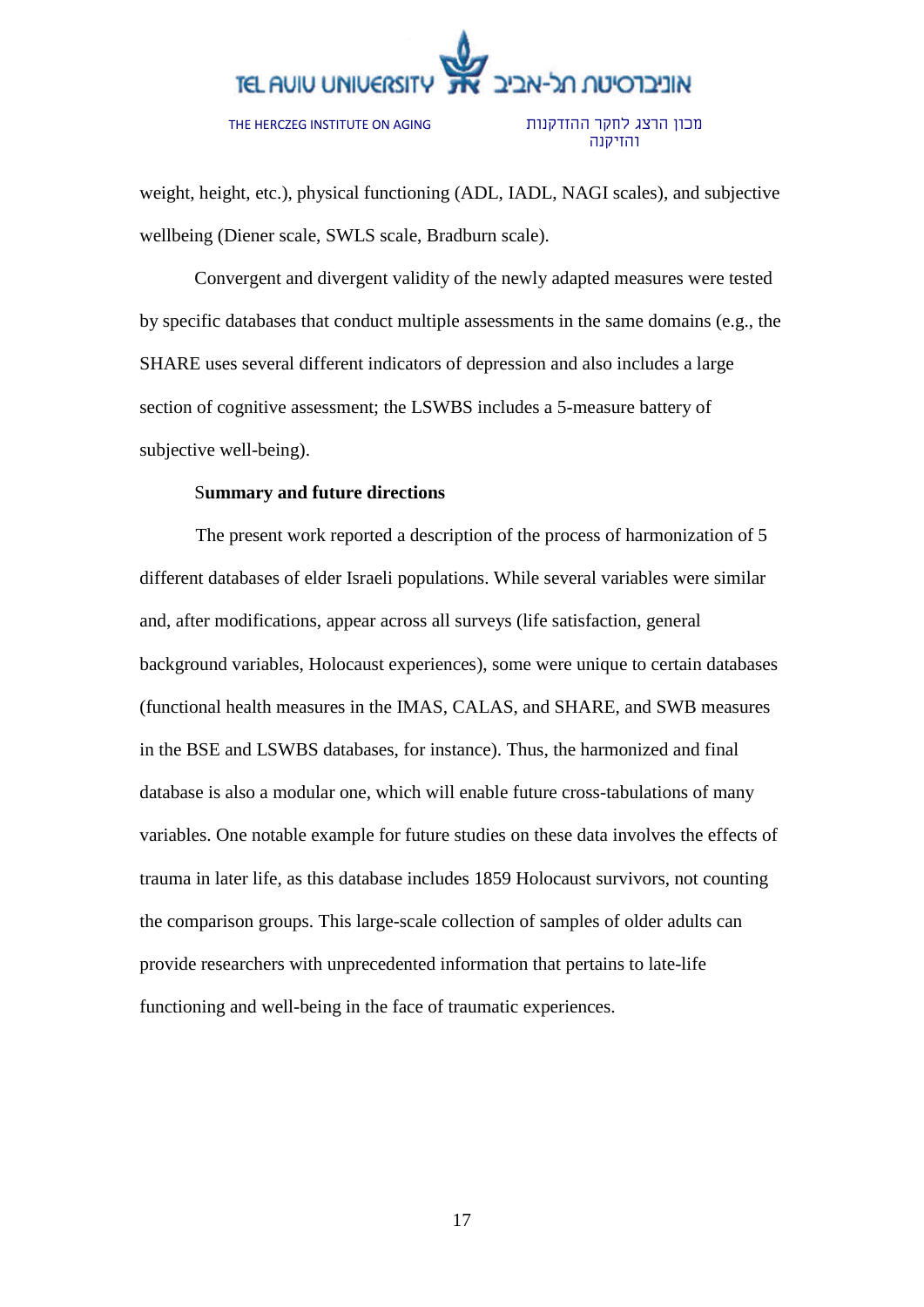#### מכון הרצג לחקר ההזדקנות והזיקנה

#### References

Allegrezza, S., Heinrich, G., & Jesuit, D. (2004). Poverty and income inequality in Luxembourg and the Grande Region in comparative perspective. *Socio-Economic Review, 2*, 263-283.

Bardage (2005). Self-rated health among older adults : a cross-national comparison. *European Journal of Ageing, 2*, 149.

Bradburn, N. M. (1969). *The structure of psychological well-being*. Chicago: Aldine.

- Buhmann, B., Rainwater, L., Schmaus, G., & Smeeding, T. M. (1988). Equivalence scales, well-being, inequality, and poverty: Sensitivity estimates across ten countries using the Luxemburg income study (LIS) database. *Review of Income and Wealth, 34*, 115-142.
- Burkhauser, R., & Lillard, D. (2005). The contribution and potential of data harmonization for cross-national comparative research. *Journal of Comparative Policy Analysis: Research and Practice*, *7,* 313 - 330.
- Cantril, H. (1965). *The pattern of human concerns*. New Brunswick, NJ: Rutgers University Press.
- Cohen-Mansfield, J., Shmotkin, D., & Hazan, H. (2010). The effect of homebound status on older persons. *Journal of the American Geriatrics Society, 58,* 2358–2362.
- Diener, E., Emmons, R. A., Larsen, R. J., & Griffin, S. (1985). The Satisfaction With Life Scale. *Journal of Personality Assessment, 49*, 71–75.
- Gornick, J. C. (2004). Women's economic outcomes, gender inequality and public policy: Findings from the Luxembourg Income Study. *Socio-Economic Review, 2*, 213- 238.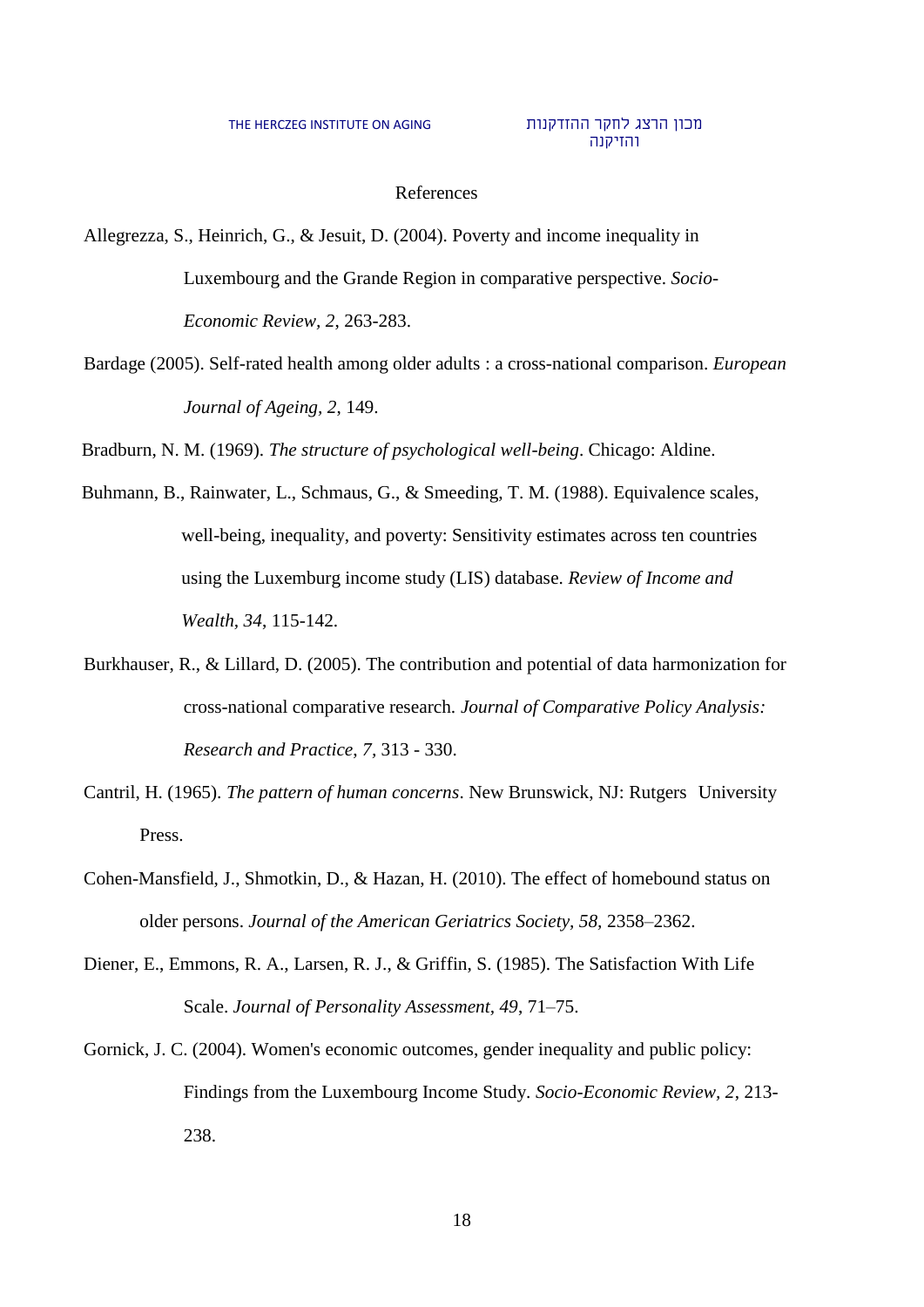- John, O. P., Donahue, E. M., & Kentle, R. L. (1991). *The "Big Five" Inventory – Versions 4a and 54 (Technical Report)*. Berkeley, CA: University of California Institute of Personality Assessment and Research.
- Katz, S. C., Downs, T. D., Cash, H. R., & Grotz, R. C. (1970). Progress in development of the index of ADL. *Gerontologist, 10,* 20–30.
- Lawton, M. P., & Brody, E. M. (1969). Assessment of older people: Self-maintaining and instrumental activities of daily living. *Gerontologist, 9,* 179–186.
- Litwin, H. (2009). Understanding aging in a Middle Eastern context: The SHARE-Israel survey of persons aged 50 and older. *Journal of Cross-Cultural Gerontology, 24*, 49- 62.
- Litwin, H., & Sapir, E. V. (2008). Israel: Diversity among population groups. In A. Börsch-Supan, A. Brugiavini, H. Ju¨rges, A. Kapteyn, J. Mackenbach, J. Siegrist, & G. Weber (Eds.), *First results from the Survey of Health, Ageing and Retirement in Europe (2004 –2007): Starting the longitudinal dimension* (pp. 3–98). Mannheim, Germany: Mannheim Research Institute for the Economics of Aging.
- Minicuci, M., Noale, M., Bardage, C., Blumstein, T., Dorly, D., Gindin, J., et al. (2003). Cross-national determinants of quality of life from six longitudinal studies on aging: The CLESA project. *Aging: Clinical and Experimental Research, 15,* 187-202.
- Nagi, S. Z. (1976). An epidemiology of disability among adults in the United States. *Milbank Memorial Fund Quarterly, 54,* 439–467.
- Nikula, S., Jylhä, M., Bardage, C., Deeg, D., Gindin, J., Minicuci, N., et al. (2003). Are IADLs comparable across countries? Sociodemographic associates of harmonized IADL measures. *Aging: Clinical and Experimental Research, 15*, 451-459.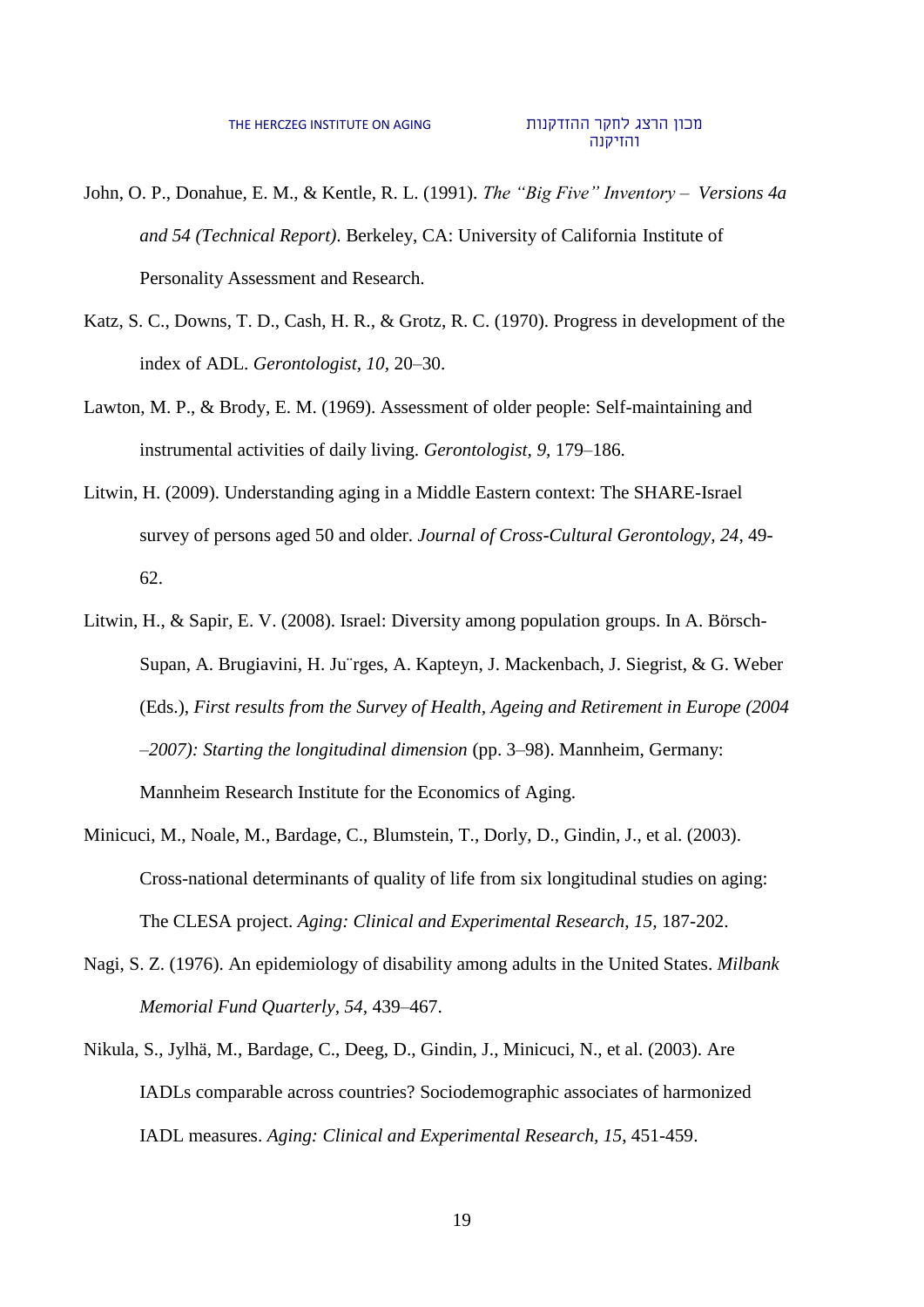- Radloff, L. S. (1977). The CES-D scale: A self-report depression scale for research in the general population. *Applied Psychological Measurement, 1,* 385–401.
- Shmotkin, D. (1998). Declarative and differential aspects of subjective well-being and implications for mental health in later life. In J. Lomranz (Ed.), *Handbook of aging and mental health: An integrative approach* (pp. 15–43). New York: Plenum.
- Shmotkin, D. (2005). Happiness in the face of adversity: Reformulating the dynamic and modular bases of subjective well-being. *Review of General Psychology, 9*, 291-325.
- Shmotkin, D. (2012). Establishing the concept of Hostile-World Scenario: The imaging of critical threats in life. Unpublished paper.
- Shmotkin, D., Berkovich, M., & Cohen, K. (2006). Combining happiness and suffering in a retrospective view of anchor periods in life: A differential approach to subjective wellbeing. *Social Indicators Research, 77,* 139-169*.*
- Shmotkin, D., Blumstein, T., & Modan, B. (2003a). Beyond keeping active: Concomitants of being a volunteer in old-old age. *Psychology and Aging, 18,* 602–607.
- Shmotkin, D., Blumstein, T., & Modan, B. (2003b). Tracing long-term effects of early trauma: A broad-scope view of Holocaust survivors in late life. *Journal of Consulting and Clinical Psychology, 71*, 223–234.
- Shmotkin, D., Lerner-Geva, L., Cohen-Mansfield, J., Blumstein, T., Eyal, N., Shorek, A., Kave, G., & Hazan, H. (2010). Profiles of functioning as predictors of mortality in old age: The advantage of a configurative approach. *Archives of Gerontology and Geriatrics, 51,* 68-75.
- Shmotkin, D., & Litwin, H. (2009). Cumulative adversity and depressive symptoms among older adults in Israel: The differential roles of self-oriented versus other-oriented